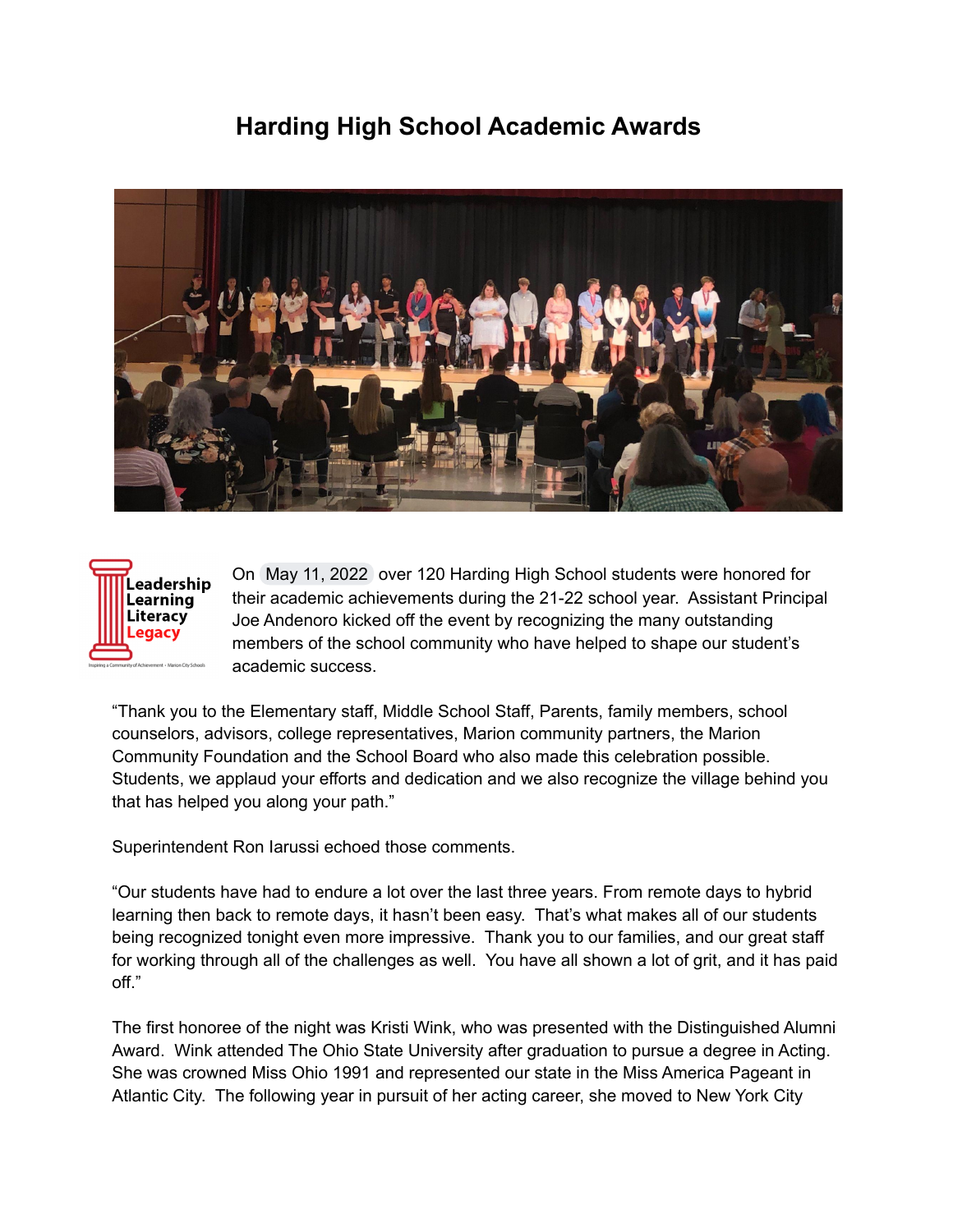where she worked in TV commercials, soap operas, and as a runway model. Kristi realized her dream when she was cast as a Follies Girl and Swing in the Tony Award Winning Broadway production of The Will Rogers Follies. She has devoted countless hours to developing young lives through the performing arts. She is a choreographer and director at the Palace Theatre and several high schools in Marion.

"Prexy blood runs through our entire family," siad Wink. "Harding was top notch 35 years ago and it still is today. I am very thankful for our incredible music program that deeply impacted my life and my career. I'm proud to be a prexy and thank you for this wonderful honor."

The prestigious Keepsake Medallion was awarded next to the top two students in the graduating class, Valedictorian with a GPA of 6.345, Allister Scott, and Salutatorian with a GPA of 6.105, Zane Menzie. Scott and Menzie were then joined on stage by the top 15 of their fellow seniors.

| Asa Deeren 6.011              | Jennifer Gonzalez Segura<br>5.997 | <b>Andromeda Downs</b> 5.875 |
|-------------------------------|-----------------------------------|------------------------------|
| Hannah White 5.776            | Sofia Tinnerello 5.744            | Kaitlyn Daum 5.735           |
| Tucker Sloan 5.702            | Shealana Booker 5.592             | Kathryn Shoaf 5.542          |
| Alexandra Vandeborne<br>5.540 | <b>Ronald Prater 5.528</b>        | Payne Ratliff 5.522          |
| Jaylyn Fogle 5.453            | <b>Taylor Everhart 5.396</b>      | <b>Avery Petrie 5.386</b>    |

After the top seniors were honored, the event transitioned to a number of individual awards for high school students. Each year the science department honors a top junior student with the prestigious Bausch and Lomb Award, the highest science award given to a high school junior. This year the honor went to Mateusz Lisiecki.

Athletic Director, Sean Kearns, then introduced the athletic award recipients.

NFHS Award of Excellence: GRACE McCRERY and PAYNE RATLIFF OHSAA Courageous Student: TE'SEAN JEFFERSON Archie Griffin Award: A'NIYA REYNOLDS AND BRADY WINK OHSAA Scholar Athlete: SHEALANA BOOKER and ASA DEEREN Fahey Athlete of the Month (March): CADEN MILLISOR and AUTUMN FITZGERALD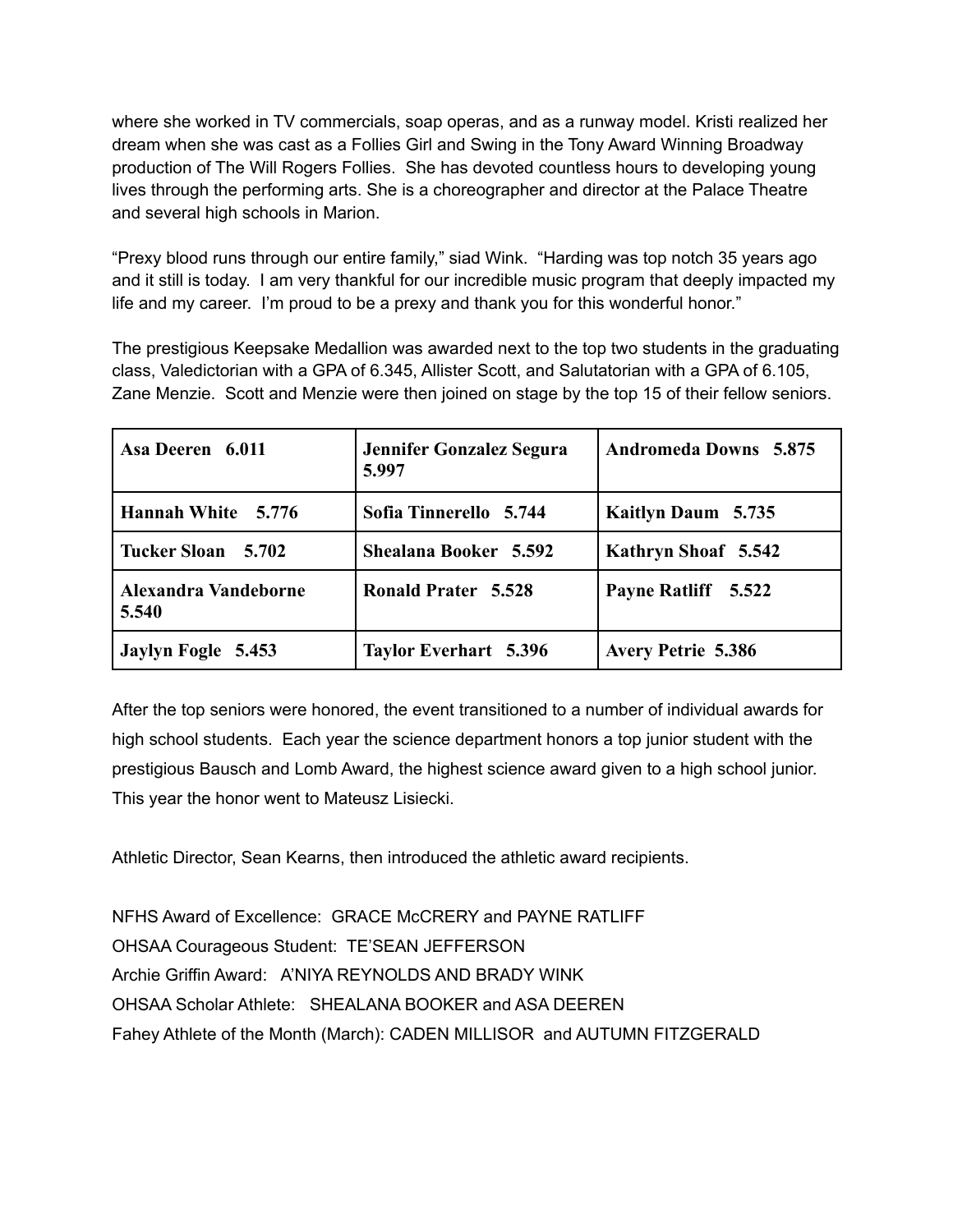Music Director Jamie Rawlins recognized the Mark Parker Scholarship recipients, A'nya Reynolds and Payne Ratliff.

The Betty Morse Minutilli Scholarship, a scholarship for higher education that was created to honor and recognize Betty Morse Minutilli, who attended Marion Harding High School 1936-1939, was presented to Sofia Tinnerello.

The Marion Harding Class of 1972 Centennial Scholarship Award was created to honor Jim Simpkins, a recipient of the Congressional Silver Beaver Award for his volunteer services to scouting, and to Dolores Simpkins, whose insistence on reading enhanced the educational opportunities for her son Mike Simpkins, a 1972 graduate of Marion Harding High School. The award was presented this year to Meredith Gruber and Hannah White. Newest school board member, Tara Dyer, recognized the 2022 Black Heritage council Scholarship recipients: A'nya Reynolds, Shealana Booker, Kaedan Faggs and Shaqir Thompson.

The scholarship awards concluded with Jacob Arndt winning the Harding Faculty Club Scholarship, which is funded each year by the Harding Mistletoe Craft Show.

In total, graduating seniors honored at the Academic Awards this year earned more than \$1.5 million in scholarship funds.

Winner of the Harding High School Principal's Award was A'nya Reynolds. The Principal's Award is given to an outstanding Harding High School citizen of the senior class at Harding. Selection is based on character, service, leadership, spirit, and loyalty to Harding High School. Reynolds was chosen for the award because she is an example of what it means to be prexy proud, sharing time between multiple classes, clubs, and programs, and does so with ease and poise.

"A'nya goes above and beyond to help others and her school. She is kind and empathetic, strong academically, shows wisdom beyond her years, and I cannot wait to see what celebrations are next for her," said Andenoro.

Tri-Rivers Career Center Principal's Award - Kyle Watson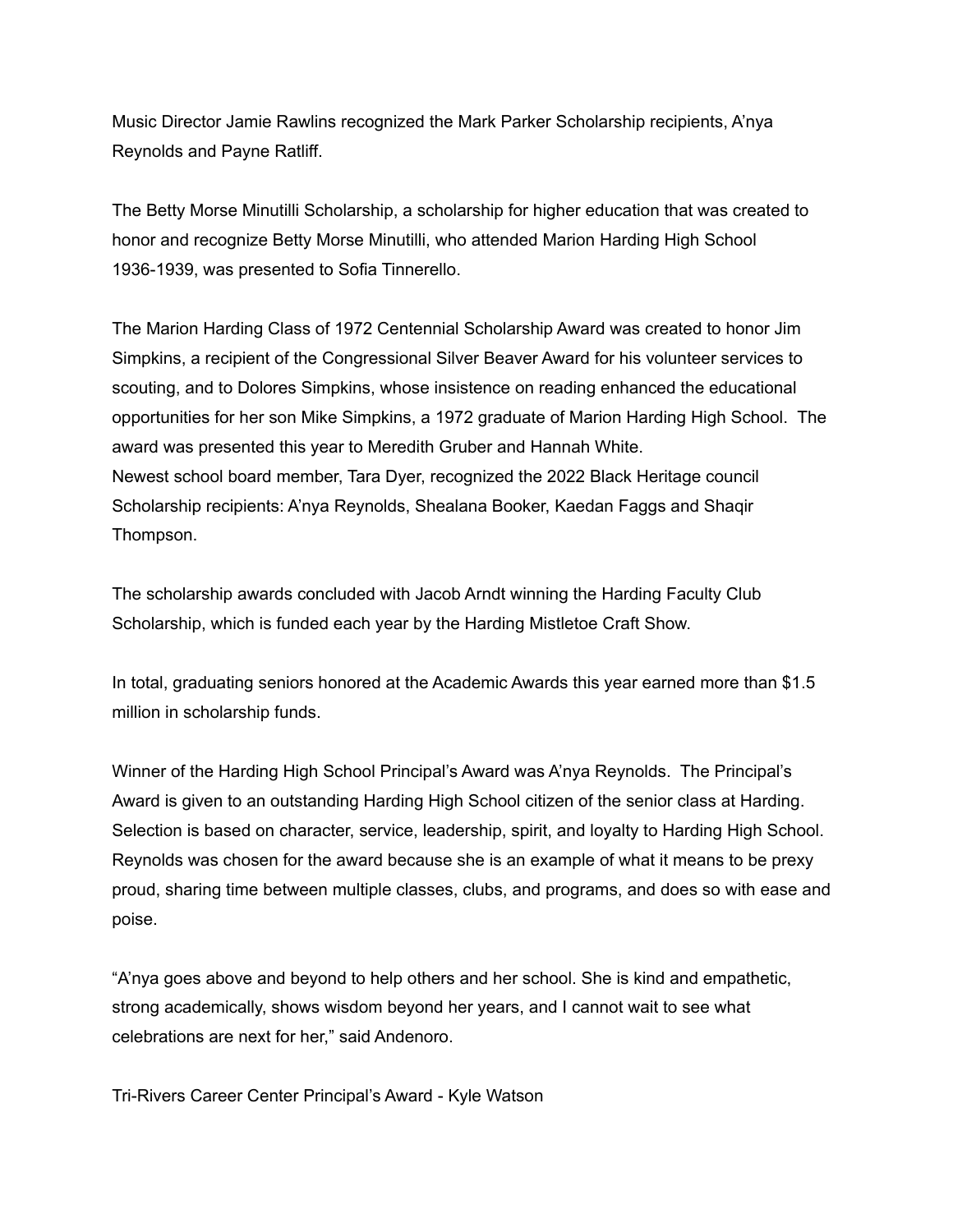Harding Withrow Principal Award - Clayton Short

Harding Withrow Student of the Year - Gage Morris

#### **Department Student's of the Year**

| <b>ART</b>                  | <b>MAKAYLEE BLACKFORD</b>             |  |
|-----------------------------|---------------------------------------|--|
| <b>BLENDED</b>              | <b>VERONICA MOUSA</b>                 |  |
| <b>CONSTRUCTION</b>         | <b>DYLAN JARRELL</b>                  |  |
| <b>ENGINEERING</b>          | <b>MAKAYLEE BLACKFORD</b>             |  |
| <b>ENGLISH</b>              | <b>ANNIE DOWNS</b>                    |  |
| <b>EXERCISE SCIENCE</b>     | <b>DYLAN UMLAUF</b>                   |  |
| <b>FAMILY CONS. SCIENCE</b> | <b>ANTHONY LEWIS</b>                  |  |
| <b>GEAR UP</b>              | <b>MORGEN RHODES AND KELSIE TEFFT</b> |  |
| <b>GLOBAL LOGISTICS</b>     | <b>A'NYA REYNOLDS</b>                 |  |
| <b>HEALTH TECH</b>          | <b>HARLEY GILMORE</b>                 |  |
| <b>IPT</b>                  | <b>RANDALLE SCHEITLER</b>             |  |
| <b>JOURNALISM</b>           | <b>GRACE McCRERY</b>                  |  |
| <b>JROTC</b>                | <b>CADET BRENSEN EPPERSON</b>         |  |
| LIVING SKILLS               | <b>JULIA GEORGE</b>                   |  |
| <b>MATH</b>                 | <b>TUCKER SLOAN</b>                   |  |
| <b>MUSIC</b>                | <b>TIFFANY GILL</b>                   |  |
| <b>SCIENCE</b>              | <b>SOFIA TINNERELLO</b>               |  |
| <b>SOCIAL STUDIES</b>       | <b>SHEALANA BOOKER</b>                |  |
| <b>TECH ED</b>              | <b>ALEX MAYNARD</b>                   |  |
| <b>WELDING</b>              | <b>CAMERON TENNEY</b>                 |  |
| <b>WORLD LANGUAGE</b>       | <b>KAMERON BIEDERMAN</b>              |  |
| <b>XL</b>                   | <b>HUNTER SWARTZ</b>                  |  |

Finally, the top 30 students in the freshman, sophomore, junior and senior classes were recognized for their diligence and hard work in the classroom (see the full list below). Each student receives a different award based on their qualification:

- 3 times on the semester honor roll Numerals
- 4 times on the semester honor roll Lamp of Knowledge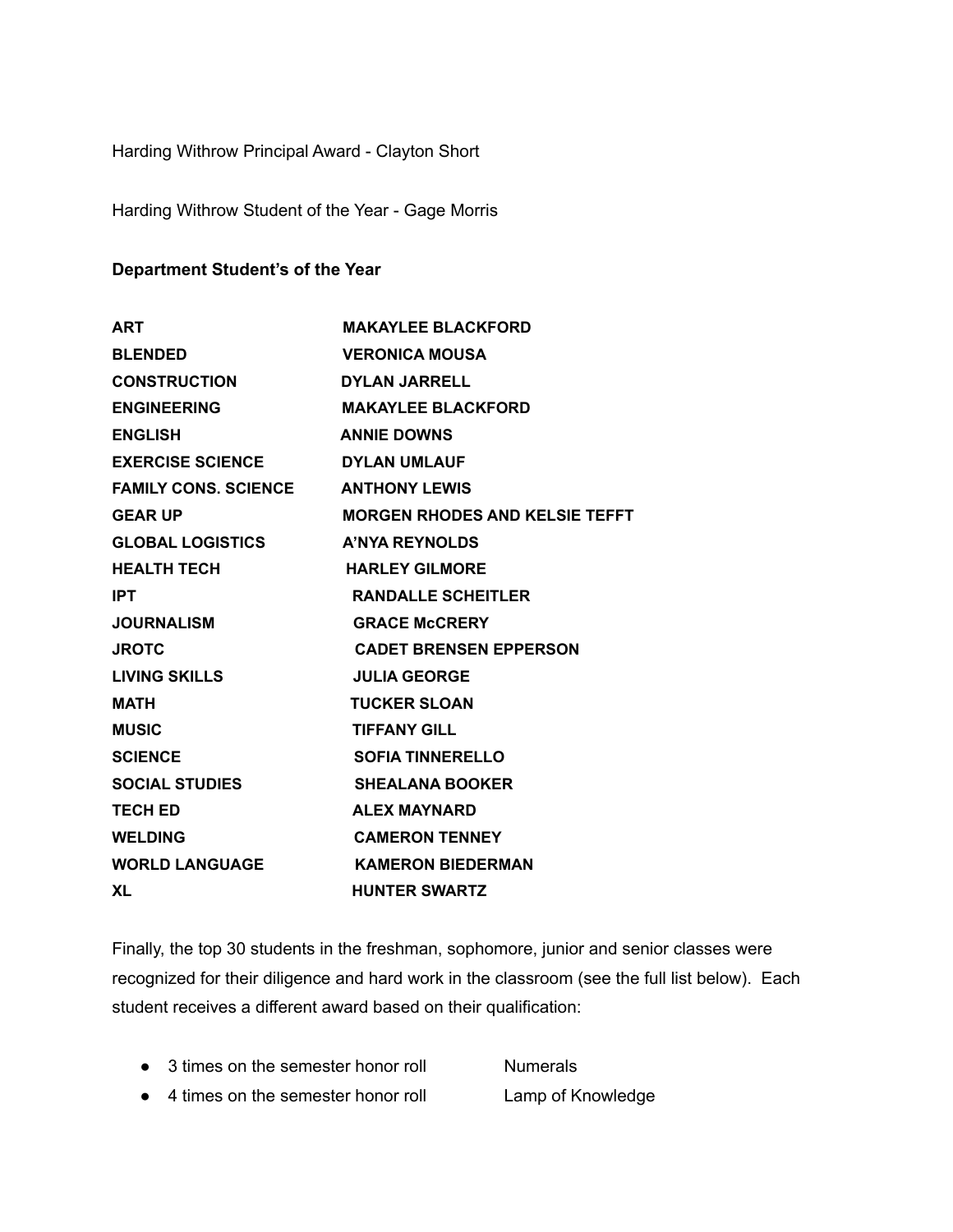● 5 times on the semester honor roll Varsity Letter

● 6 times on the semester honor roll Gold Pin

● 7 times on the semester honor roll Plaque

Congratulations to all of our students for their academic achievement!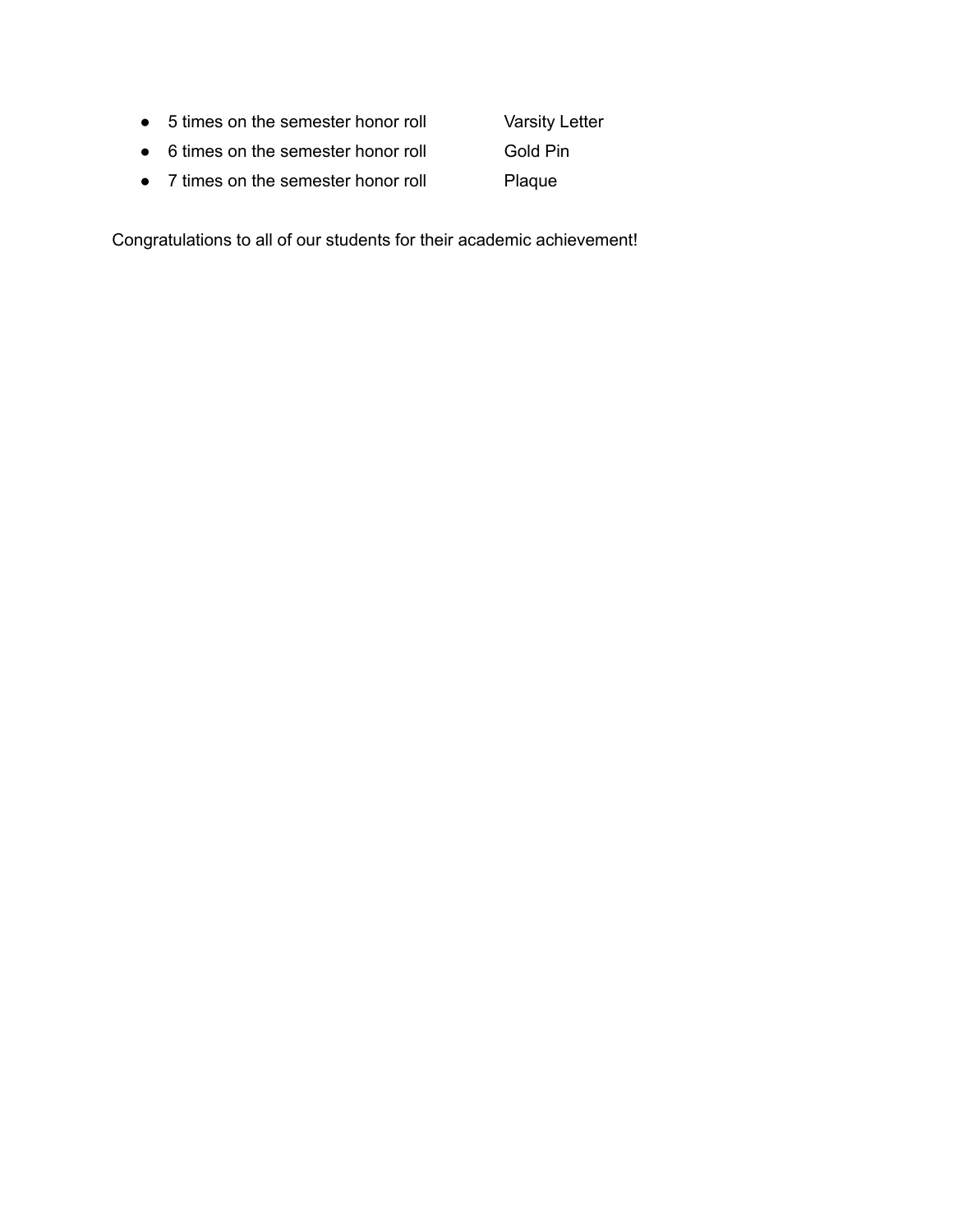# TOP ACADEMIC FRESHMAN RECIPIENTS

**Landon Adams** Olivia Burdette **Jaxon Caudill Taylor Clayton Ashton Conrad Audrey Feasel** Isabella Fitzgerald **Jaylen Fuentes Addyson Holsinger** Haeden Honaker Parker Iden Annabell Johnson **Aubrey Keister** Holden Klemm **Emily Little** 

Ayla Longacre **Shannon Malone** Raven Maynard **Jack McCrery Quinn Menzie Candace Murphy Addyson Myers** Sophia Pedraza **Preston Price** Nathaniel Rayburn **Jackson Shipley** Raina Smith Samantha Stover Meleah Tway Natalie Wonders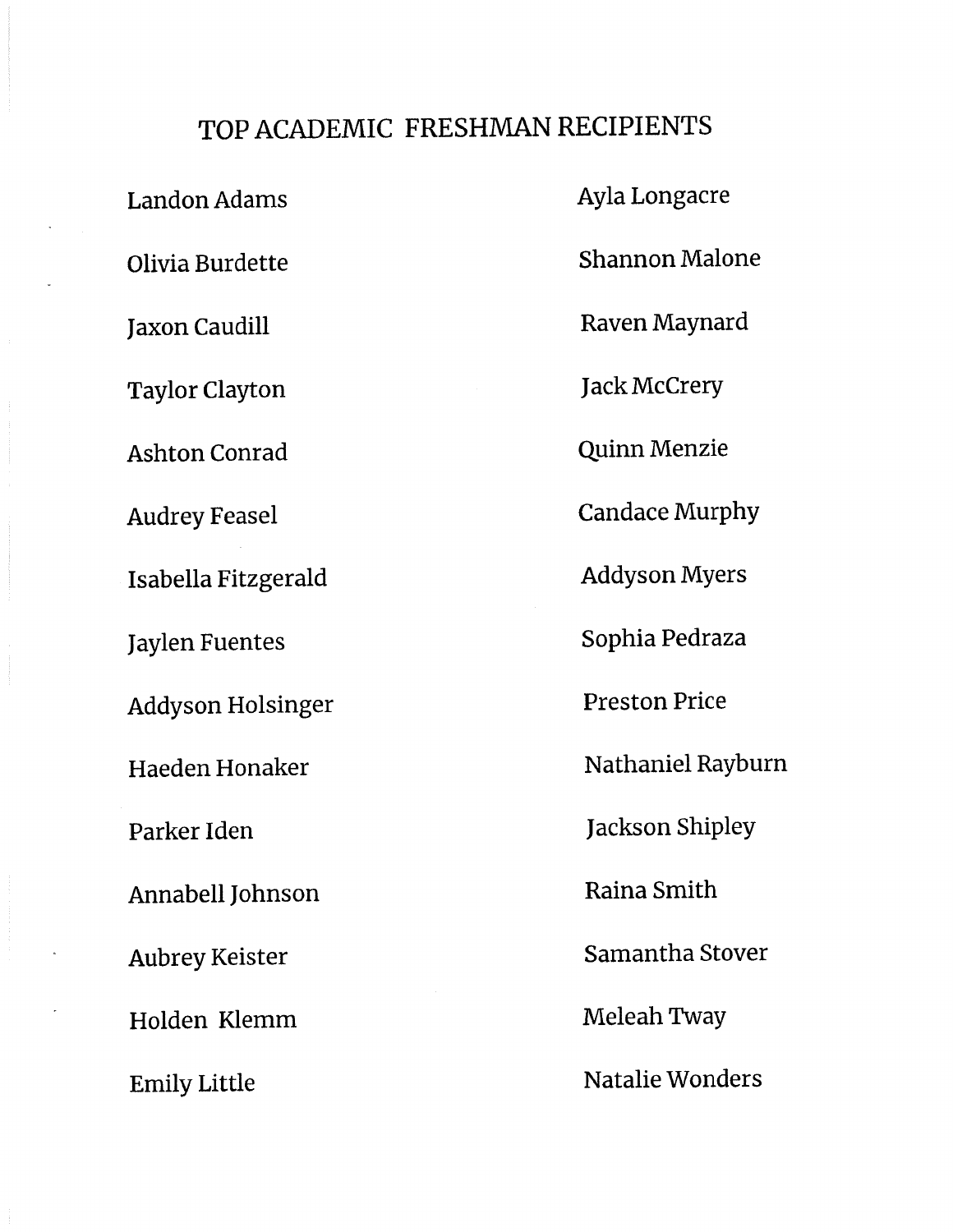### TOP ACADEMIC SOPHOMORE RECIPIENTS

**Ashley Alvarez** Lauren Anspaugh **Callie Beary** Calina Cain **Macie Cameron** Nathan Cunningham **Alexia Davis Iris Deeren Emma Dendinger Ava Esterline** Autumn Fitzgerald **Isaac Fosnaugh** Hayleigh Franklin Noelani Holden Mazlyn Hord

Suzannah Houpt **Jarred Keesee Seth Krausz** Pierre LaVette Damian Lines Alexander Lisiecki **Ashley Martinez Ramirez** Allure McDuffie **Carter Rawlins Autumn Silverio** Sierra Silverio **Audrey Simon Hailey Smith Carter Weibling Dylan Wilson**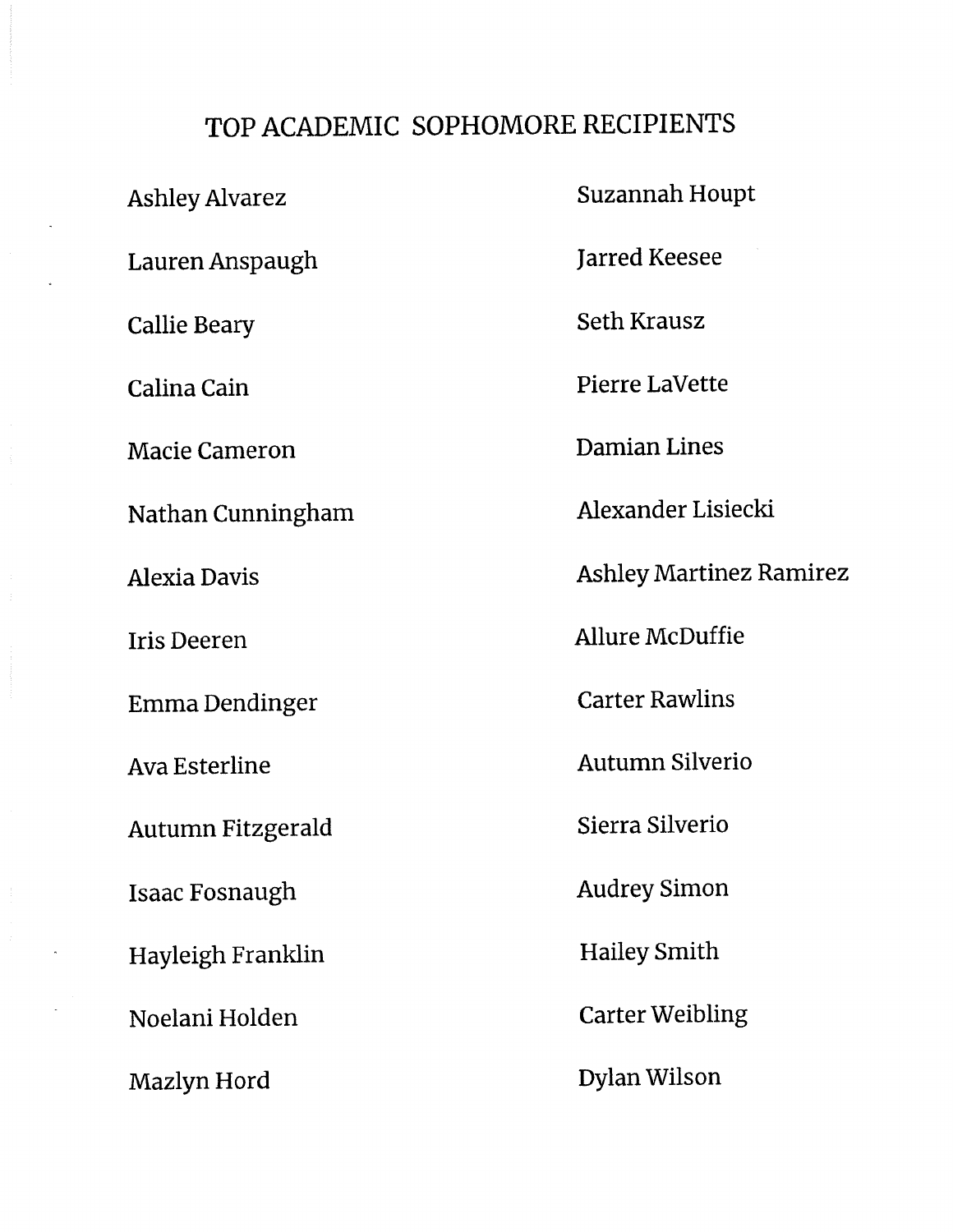#### TOP ACADEMIC JUNIOR RECIPIENTS

Jada Adams **Mallori Ballinger** Jacob Beaschler **Aubrey Boehm Kiya Carter** Jayden Combs **Justin Gonzalez Mateo** Taylor Iden Jace Johnson Abigale Jordan Mateusz Lisiecki Nichole Manley **James McCoy** Aiden Miller

**Megan Montgomery** Jayde Pineda **Nevaeh Rawlins Gadge Redman Grace Sherer Adrian Shipley Taryn Simmers Raiden Sipes Shelby Stimson Brielle Stone** Kaitlynn Sutherland **Kane Thoman Mariah Toombs Faith Wheeler**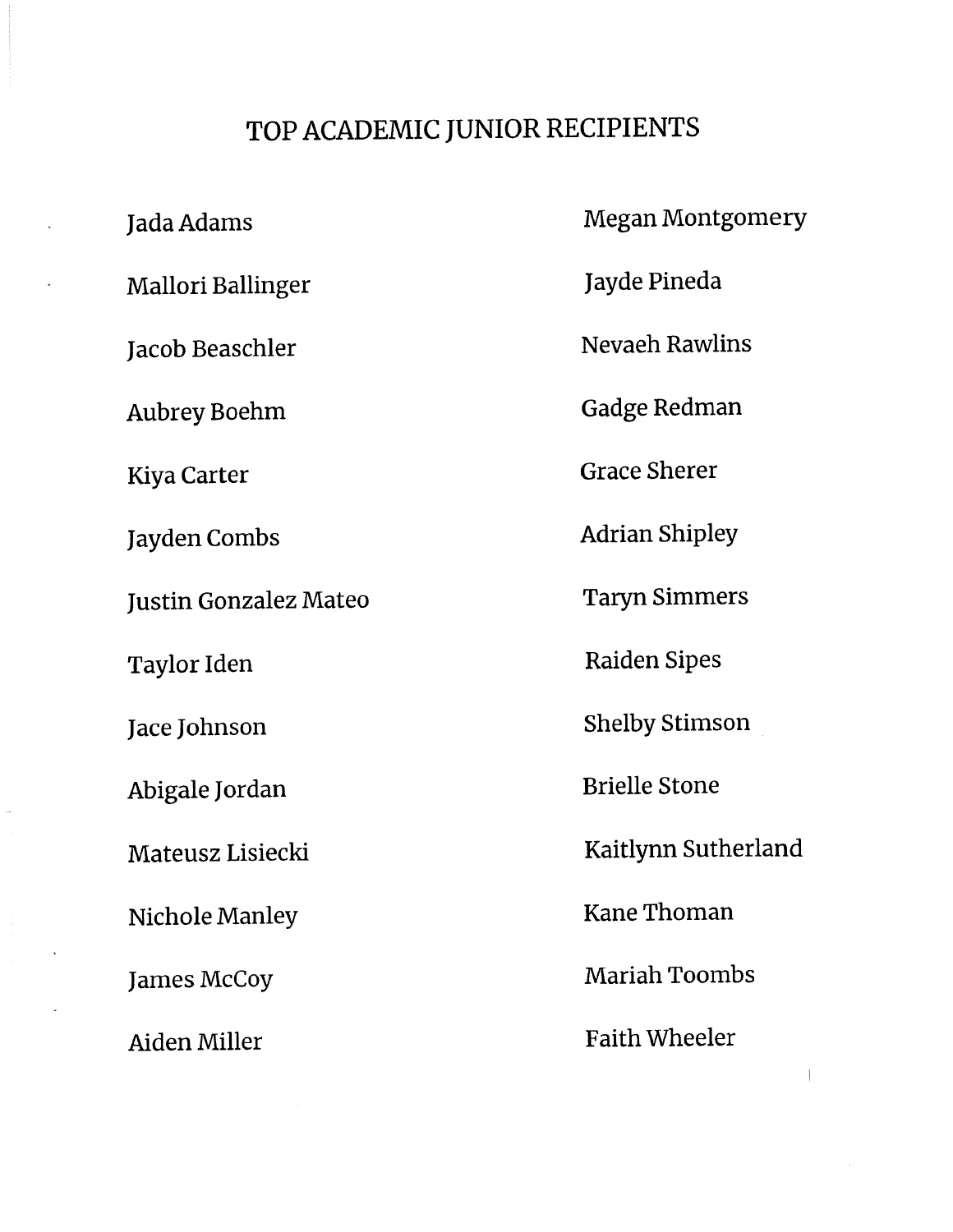## TOP ACADEMIC SENIOR RECIPIENTS Zane Menzie Shealana Booker **Abbigail Peters** Layla Byers **Avery Petrie** Tahlia Cirillo **Ronald Prater** Maykelin Cole Payne Ratliff Kaitlyn Daum A'nya Reynolds Asa Deeren **Morgen Rhodes** Andromeda Downs **Allister Scott Taylor Everhart** Kathryn Shoaf **Kaedan Faggs Emiley Shuster** Jaylyn Fogle **Tucker Sloan Tiffany Gill** Kameron Spiegel **Alix Goney** Sofia Tinnerello Jennifer Gonzalez Segura Alexandra Vandeborne Meredith Gruber NaJeh Vanness **Sterling Houpt Hannah White Grace McCrery**